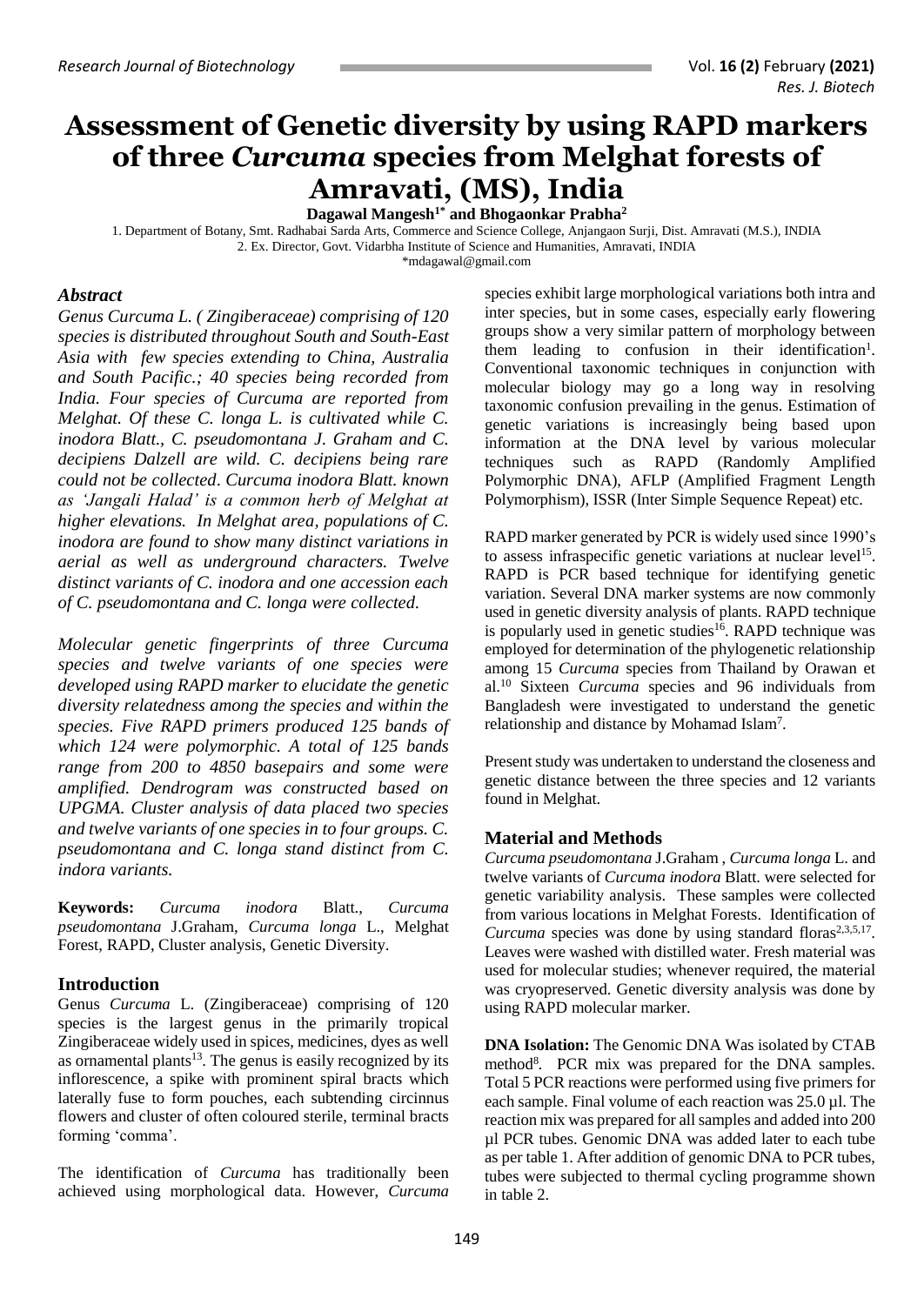| <b>Materials</b>                                     | Volume (µl) | <b>Final Concentration</b> |
|------------------------------------------------------|-------------|----------------------------|
| Genomic DNA (1:10 and 1:5 diluted)                   | 5.00        | $100-200$ ng               |
| 10X PCR buffer                                       | 2.50        | 1 X                        |
| 50mM $MgCl2$                                         | 1.00        | 2.5mM                      |
| 0.5mM dNTP Mix                                       | 1.00        | 0.1 mM each dNTP           |
| 10 pmole primer solution                             | 2.00        | $0.2 \text{ mM}$           |
| Taq DNA polymerase $(5.0 \text{ units/}\mu\text{l})$ | 0.50        | 2.5 unit/reaction          |
| Nuclease Free water                                  | 13.00       |                            |

**Table 2**

**Table 1 Addition of genomic DNA to PCR Tubes**

| <b>Thermal Cycling</b> |                       |                |           |  |  |  |  |  |  |
|------------------------|-----------------------|----------------|-----------|--|--|--|--|--|--|
| <b>Stage</b>           | Temperature $(^{0}C)$ | Time (min:sec) | Cycles    |  |  |  |  |  |  |
| Initial denaturation   | 95                    | 5:00           |           |  |  |  |  |  |  |
| Denaturation           | 95                    | 1:00           |           |  |  |  |  |  |  |
| Annealing              | 37                    | 1:30           |           |  |  |  |  |  |  |
| Extension              | 72.                   | 2:00           | 35 cycles |  |  |  |  |  |  |
| Final extension        | 72                    | 10:00          |           |  |  |  |  |  |  |
| Hold                   |                       | Until use      |           |  |  |  |  |  |  |

**RAPD PCR:** Unlike normal PCR which uses two, RAPD uses only one primer with an arbitrary sequence. Therefore, amplification in the RAPD process occurs anywhere along a genome that contains two complementary sequences to the primer which are within the length limits of PCR (~3 kb). PCR reactions were performed using five 10 mer primers for each sample following Sharma et al.<sup>12</sup> Agarose gel electrophoresis of the RAPD products was performed using 1.0% (w/v) agarose gel and standard 0.5 x TBE gel electrophoresis buffer.

**RAPD data analysis:** The scoring was done in samples where bands were clearly visible and amplified product was reproducible over two repeated amplifications. Amplified fragments were manually scored for presence 1 and absence 0 and binary matrics were subjected to statistical analysis using MEGA software. The similarity matrix were computed and corresponding dendrogram of genetic relatedness was constructed by applying UPGMA clustering algorithm.

Dendrogram was drawn using MEGA software. Briefly all the RAPD bands were scored in binary format. For RAPD dendrogram collectively all primers data was used for construction of Neighbor-Joining (NJ) tree<sup>6</sup>. Similarity matrix of RAPD was calculated as per the method prescribed by Souframanien and Gopalakrishna<sup>14</sup>.

# **Results and Discussion**

All the 14 accessions were studied for genetic diversity. For the agarose gel electrophoresis, genetic DNA was isolated from 14 samples.

**RAPD Profile:** The RAPD analysis was performed for

fourteen samples using five different random primers as in table 3. In all five cases, the profiles of DNA fragments found for all the samples were not similar. With these primers, DNA fragment length polymorphism was observed, the resultant also includes some similar sized fragments. For each primer, the array of DNA fragments consists of bands of high or low intensities of ethidium bromide staining. The higher-intensity bands may be due to the amplification of repetitive DNA sequences, the influence of neighboring sequences on hybridization to the target sequence, or fewer mismatches to the target sequence.

In contrast, the low-intensity bands may have been generated inefficiently because of a higher degree of mismatch between the primer and the target sequence<sup>11</sup>.

**Agarose Gel electrophoresis of the RAPD PCR:** Among the tested primers, a total of 5 primers showed reliable banding pattern with high reproducibility and clear band resolution were used for further analysis. These 5 primers produced a total of 125 distinct amplification products ranging from 200 bp to 2500 bp. Agarose Gel product obtained with primers is enlisted in table 3 and figures 2 to 6.

The number of scored bands per primer ranged from 15 (OPX 06) to 36 (OPM05) with mean number of 25 per primer as in table 3. These two primers are also representative of the lowest (15) and the highest (36) number of polymorphic product respectively. Among these amplified products, a total of 124 bands were polymorphic. The average number of polymorphic markers across the primers was 98.94 % and ranged from 94.73 produced by OPMO6 to 100% obtained by 4 primers OPMO5, OPX06, OPA07 and OPX01.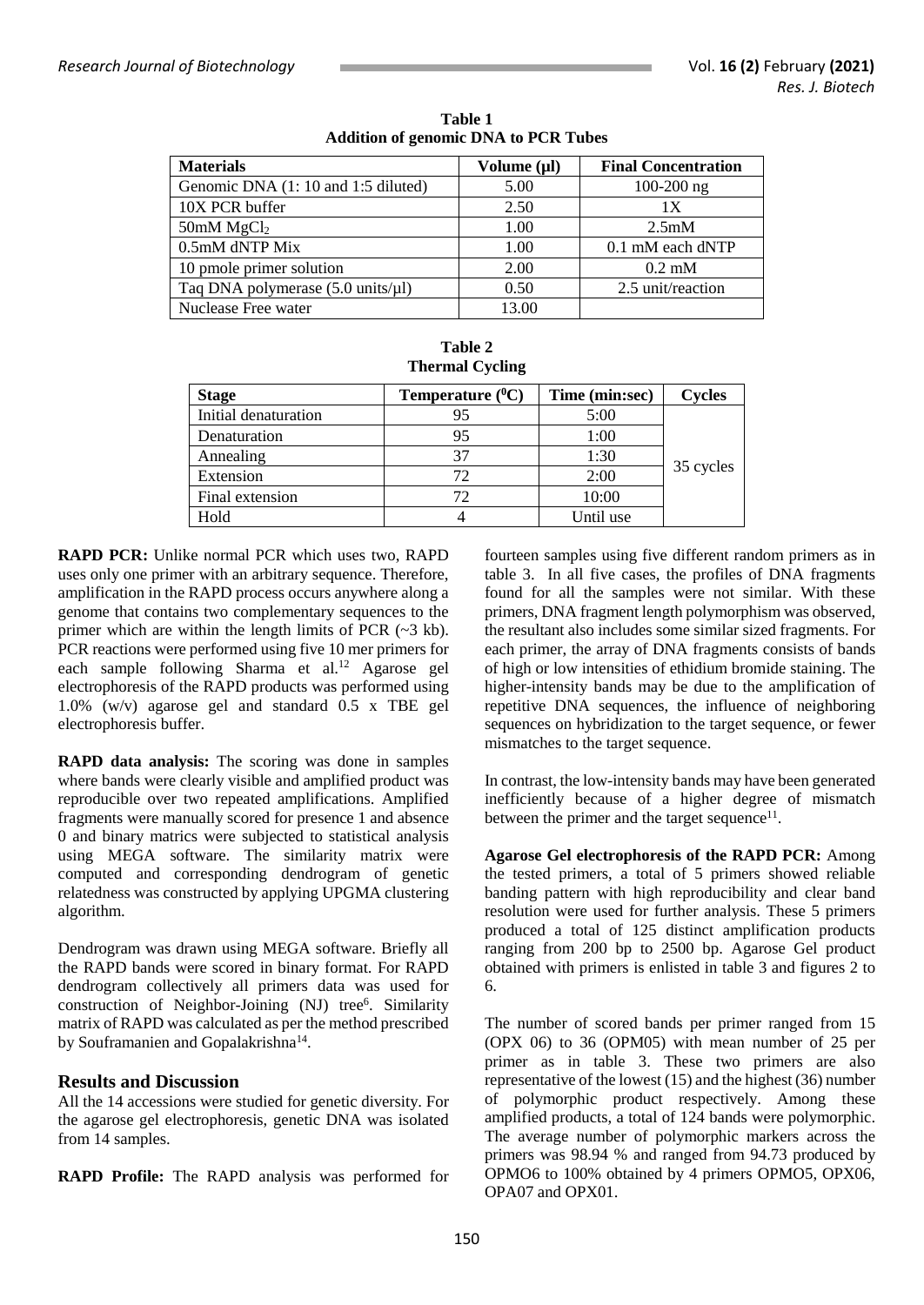**Agarose Gel Electrophoresis- RAPD PCR** 



**Figure 1: DNA isolated from CI-1 to 12, CP-13 and CL-14 samples. 5uL of the sample was loaded in each well.**



**Figure 2: Agarose (2% w/v) Gel Electrophores is of RAPD PCR products for fourteen samples.** Lane M: DNA size standard- Lane 1- CI-1; Lane 2- CI -2; Lane 3- CI -3; Lane 4- CI -4; Lane 5- CI -5; Lane 6- CI-6; Lane 7- CI -7; Lane 8- CI-8; Lane 9- CI-9; Lane 10- CI-10; Lane 11- CI-11; Lane 12- CI-12; Lane 13- CP-13; Lane 14- CL-14 PCR products generated using primers OPM05.



**Agarose Gel Electrophoresis- RAPD PCR** 

**Figure 3: Agarose (2% w/v) Gel Electrophores is of RAPD PCR products for fourteen samples.**

Lane M: DNA size standard- Lane 1- CI-1; Lane 2- CI-2; Lane 3- CI-3; Lane 4- CI-4; Lane 5- CI-5; Lane 6- CI-6; Lane 7- CI-7; Lane 8- CI-8; Lane 9- CI-9; Lane 10- CI-10; Lane 11- CI-11; Lane 12- CI-12; Lane 13- CP-13; Lane 14- CL-14 PCR products generated using primers OPX06.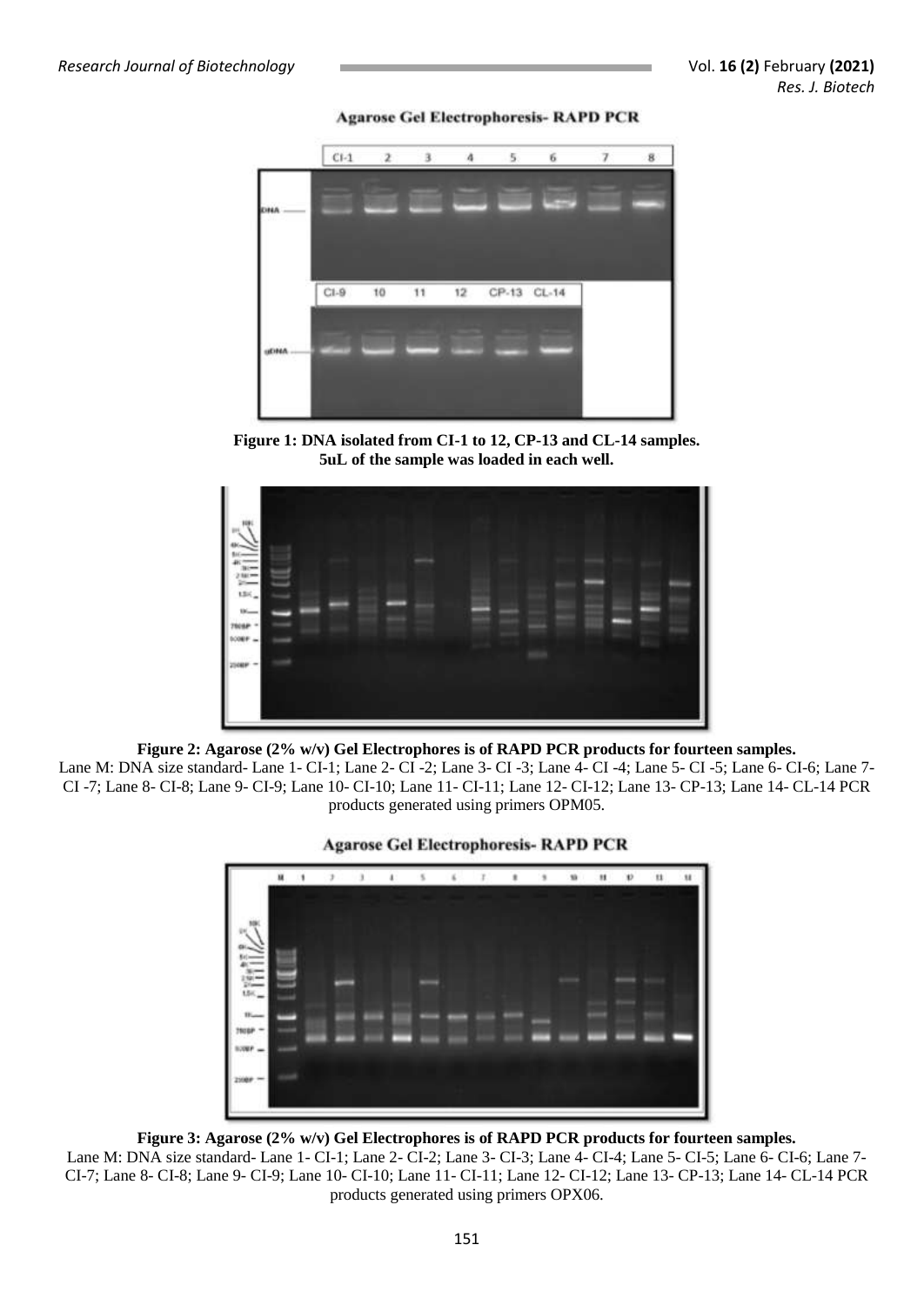

## **Figure 4: Agarose (2% w/v) Gel Electrophores is of RAPD PCR products for fourteen samples.**

Lane M: DNA size standard- Lane 1- CI-1; Lane 2- CI-2; Lane 3- CI-3; Lane 4- Cl-4; Lane 5- CI-5; Lane 6- CI-6; Lane 7- CI-7; Lane 8- CI-8; Lane 9- CI-9; Lane 10- CI-10; Lane 11- CI-11; Lane 12- CI-12; Lane 13- CP-13; Lane 14- CL-14 PCR products generated using primers OPA07.



# **Agarose Gel Electrophoresis- RAPD PCR**

**Figure 5: Agarose (2% w/v) Gel Electrophores is of RAPD PCR products for fourteen samples.**

Lane M: DNA size standard- Lane 1- CI-1; Lane 2- CI-2; Lane 3- CI-3; Lane 4- Cl-4; Lane 5- CI-5; Lane 6- CI-6; Lane 7- CI-7; Lane 8- CI-8; Lane 9- CI-9; Lane 10- CI-10; Lane 11- CI-11; Lane 12- CI-12; Lane 13-CP-13; Lane 14- CL-14 PCR products generated using primers OPM06.



#### **Figure 6: Agarose (2% w/v) Gel Electrophores is of RAPD PCR products for fourteen samples.**

Lane M: DNA size standard- Lane 1- CI-1; Lane 2- CI-2; Lane 3- CI-3; Lane 4- Cl-4; Lane 5- CI-5; Lane 6- CI-6; Lane 7- CI-7; Lane 8- CI-8; Lane 9- CI-9; Lane 10- CI-10; Lane 11- CI-11; Lane 12- CI-12; Lane 13- CP-13; Lane 14- CL-14 PCR products generated using primers OPX01.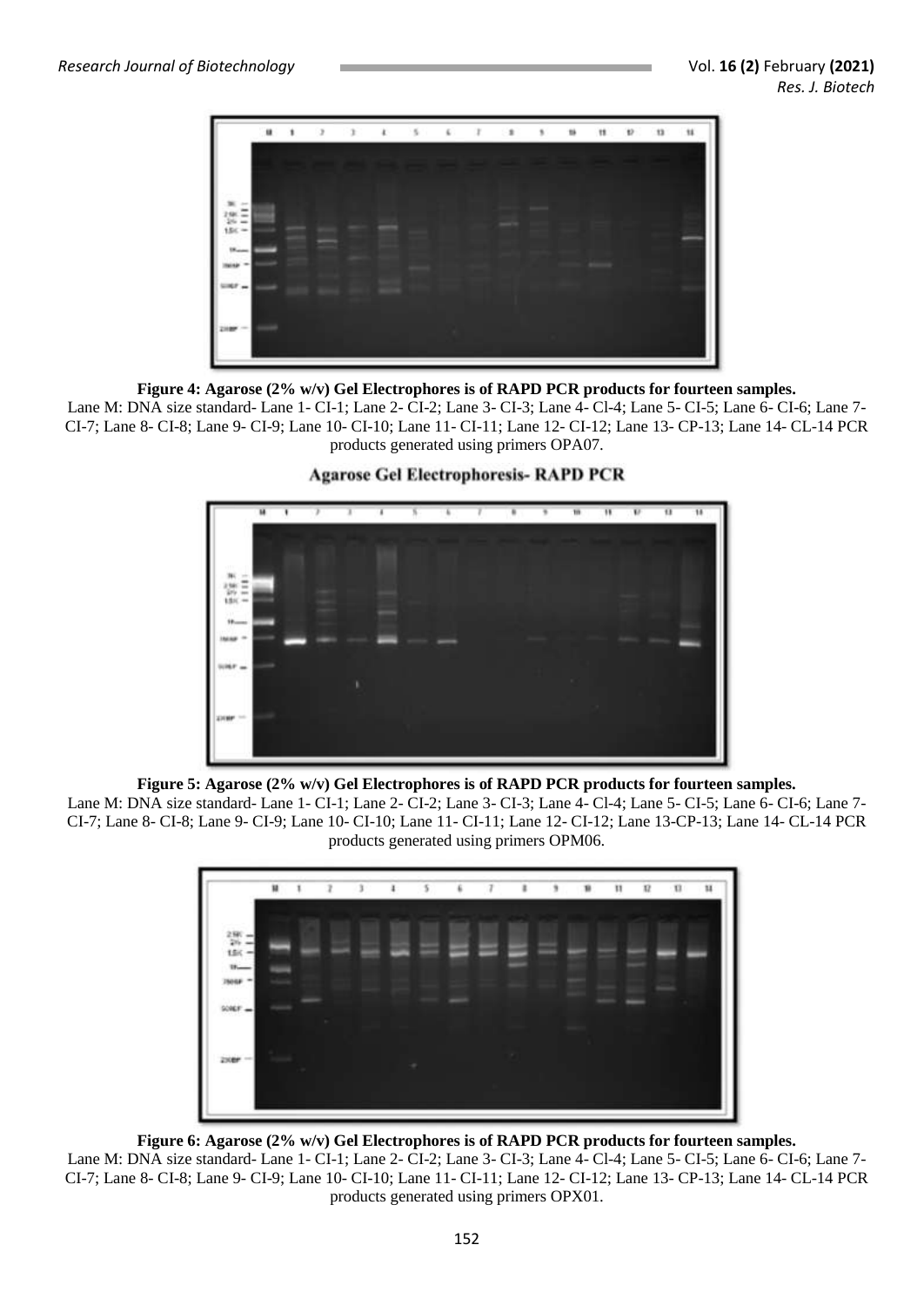The level of polymorphism is different with different primers among different samples. Only 13 fragments were amplified from sample 6 genomic DNA with 5 primers as compared to the total of 322. Highest number of fragments 32 was found to be in sample CP-13. Fragments from the rest of the varieties ranged from 19 to 29. The number of amplified fragments also varied with different primers. A minimum of 39 fragments were amplified with primer OPM-06 and a maximum of 80 bands with primers OPM-05. The size of amplified fragments also varied with different primers. A 4850 bp fragment was amplified from sample 3 (CI-3) with primer OPM-05 while the smallest-size (300bp) fragment was amplified by primer OPM-05.

**Similarity Matrix:** A similarity matrix based on the proportion of shared RAPD fragments was used to establish the level of genetic relatedness among the 12 variants and 2 species genotypes studied during the present investigation. (Table 4) Pair-wise estimate of similarity for 14 samples belonging to the 3 species ranged from 92.31 to 100. Variants CI-8 and CI- 5 show highest similarity index of 95.30 and CP-14 and CI-3 show lowest similarity indices.

| Table 3                                                    |  |  |  |  |  |  |  |  |
|------------------------------------------------------------|--|--|--|--|--|--|--|--|
| Polymorphism generated by samples using different primers: |  |  |  |  |  |  |  |  |

| <b>S.N.</b> | <b>Primer</b>     | <b>Nucleotide</b><br>sequence $(5^3-3^3)$ | <b>Total</b><br>bands | Polymorphic<br>bands | Monomorphic<br>bands | <b>Percent</b><br>polymorphism |  |
|-------------|-------------------|-------------------------------------------|-----------------------|----------------------|----------------------|--------------------------------|--|
|             | OPM <sub>05</sub> | <b>ACGCCAGAGG</b>                         | 36                    | 36                   |                      | 100                            |  |
| 2           | OPX06             | <b>GGGAACGTGT</b>                         | 15                    | 15                   |                      | 100                            |  |
| 3           | OPA07             | <b>CTGGGCAACT</b>                         | 31                    | 31                   |                      | 100                            |  |
| 4           | OPM <sub>06</sub> | <b>GAAACGGGTG</b>                         | 19                    | 18                   |                      | 94.73                          |  |
|             | OPX01             | <b>CTGGGCACGA</b>                         | 34                    | 34                   |                      | 100                            |  |
|             |                   | <b>Total</b>                              | 125                   | 124                  | 01                   |                                |  |
|             |                   | <b>Mean</b>                               | 25                    |                      | Average              | 98.94                          |  |



#### **Figure 7: Dig: – Dendrogram (RAPD data)**

# **Dendrogram Clusters:**

Cluster 1 – CP-13, CL-14 Cluster 2- CI-7 Cluster 3- CI-6 Cluster -4 Subcluster 4.A- CI-2, CI-4, CI-3, CI-10 Subcluster 4-B – CI-9, CI-1, CI-8, CI-V, CI-11, CI-12.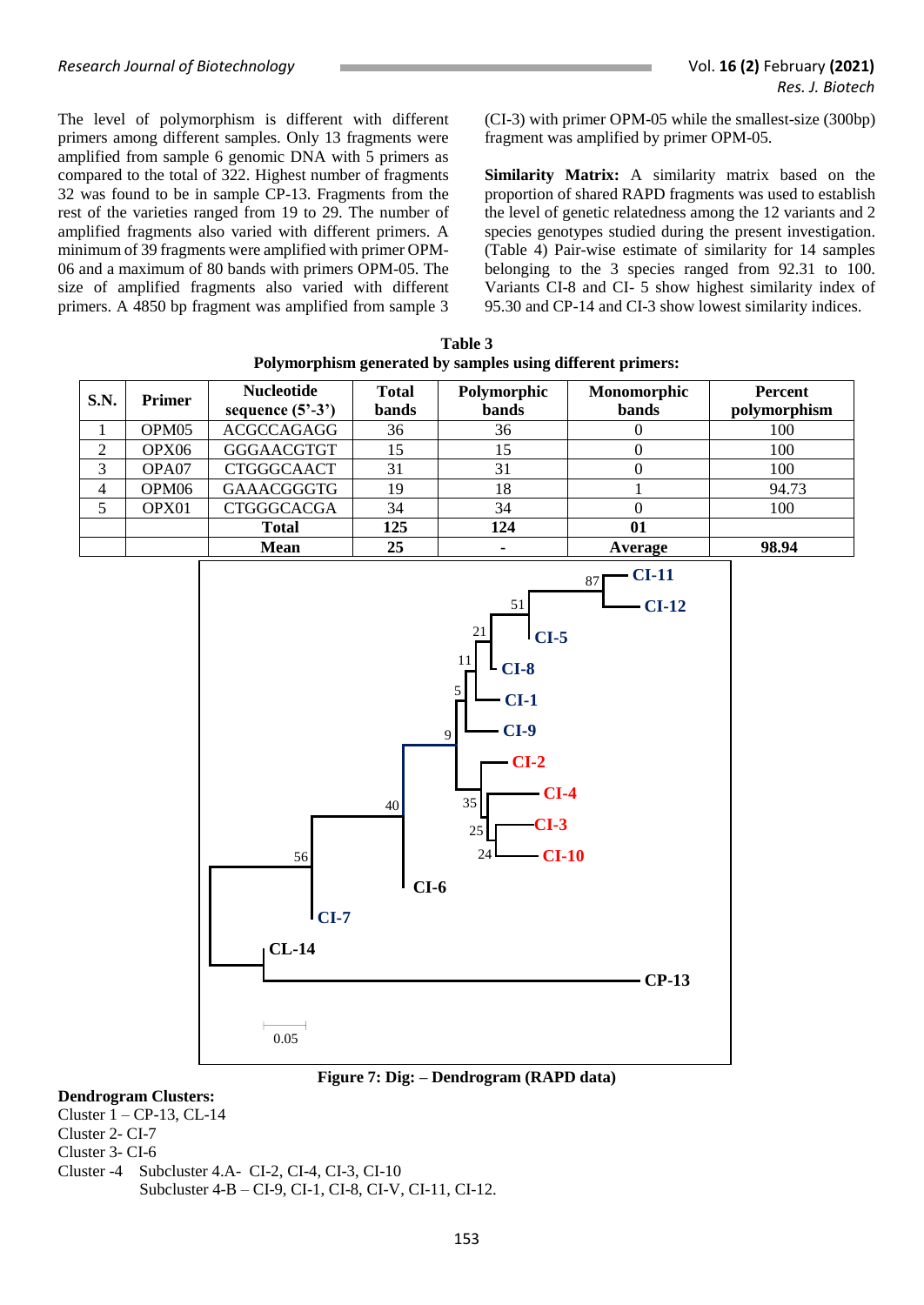| $\bf{0}$ | <b>CI-01</b> | $CI-02$ | $CI-03$ | $CI-04$ | $CI-05$ | <b>CI-06</b> | <b>CI-07</b> | <b>CI-08</b> | <b>CI-09</b> | $CI-10$ | CI-11  | $CI-12$ | $CP-13$ | CL  |
|----------|--------------|---------|---------|---------|---------|--------------|--------------|--------------|--------------|---------|--------|---------|---------|-----|
|          |              |         |         |         |         |              |              |              |              |         |        |         |         |     |
|          |              |         |         |         |         |              |              |              |              |         |        |         |         | 14  |
| $CI-01$  | 100          |         |         |         |         |              |              |              |              |         |        |         |         |     |
| $CI-02$  | 94.614       | 100     |         |         |         |              |              |              |              |         |        |         |         |     |
| $CI-03$  | 93.442       | 93.366  | 100     |         |         |              |              |              |              |         |        |         |         |     |
| $CI-04$  | 94.522       | 93.755  | 93.755  | 100     |         |              |              |              |              |         |        |         |         |     |
| $CI-05$  | 94.522       | 93.917  | 94.432  | 94      | 100     |              |              |              |              |         |        |         |         |     |
| $CI-06$  | 95.417       | 94.522  | 94      | 94.803  | 95      | 100          |              |              |              |         |        |         |         |     |
| $CI-07$  | 94.343       | 94.614  | 93.917  | 94.343  | 93.835  | 94.803       | 100          |              |              |         |        |         |         |     |
| $CI-08$  | 93.835       | 93.755  | 94.803  | 93.835  | 95.309  | 94.614       | 94.169       | 100          |              |         |        |         |         |     |
| $CI-09$  | 94.522       | 94.255  | 93.917  | 94.522  | 94.901  | 94.803       | 94.522       | 94.343       | 100          |         |        |         |         |     |
| $CI-10$  | 94.169       | 93.755  | 93.755  | 93.835  | 94      | 94.255       | 94           | 94.522       | 93.835       | 100     |        |         |         |     |
| $CI-11$  | 93.675       | 93.291  | 93.144  | 93.519  | 94      | 94.255       | 93.519       | 94.169       | 93.675       | 94.169  | 100    |         |         |     |
| $CI-12$  | 94.343       | 93.755  | 93.442  | 94.169  | 93.835  | 94.255       | 93.835       | 94.522       | 94           | 94.708  | 93.835 | 100     |         |     |
| CP13     | 94.169       | 93.291  | 92.318  | 93.835  | 93.366  | 93.917       | 93.835       | 93.519       | 93.217       | 94.343  | 93.519 | 93.835  | 100     |     |
| CL14     | 94.614       | 93.675  | 94.343  | 94.083  | 94.803  | 94.708       | 94.083       | 94.432       | 94.255       | 94.255  | 93.755 | 93.917  | 93.442  | 100 |

**Table 4 Similarity Matrix: (RAPD data)**

**Cluster Analysis:** Genetic diversity acquired from RAPD data was used to make cluster diagram (Dendrogram Dig. no. figure 7). Dendogram was drawn using MEGA software. Briefly all the RAPD bands were scored in binary format. Collectively all primers data was used for construction of Neighbor-Joining (NJ) tree<sup>6</sup>.

*C. pseudomontana* and *C. longa* cluster together but interestingly genetic distance between two is maximum. Population variations exhibited by *C. inodora* are continuous variations. Clusters of *C.inodora* variants show that genetically CI-6 and CI-7 stand distinct from rest of the variants. In course of evolution, there is possibility that variant CI-6 and CI-7 in due course of time can evolve as distinct varieties **.** Rest of the variants are genetically more closer to each other.

In present study the RAPD technique was found to be suitable in revealing infraspecific genetic variation in *C. inodora*. Not a single primer has shown same pattern of bands, also not a single primer has shown clear polymorphism amongst all the accessions. The primers used produced almost 100 % polymorphism indicating great genetic variability. The level of polymorphism is different with different primers among different samples. According to Nayak et al<sup>9</sup> also the main cause of the high level of polymorphism could be intraspecific variation.

High genetic variability in *Curcuma* populations studied can be easily understood because of the fact that Melghat region from where the populations are collected, has a long history of forest management and reservation. Since 1860, Melghat forests are well managed and today it enjoys the status of special forest i.e. a tiger reserve. Most of the *Curcuma* species reproduce asexually. *C. inodora* reproduces sexually and produces viable seeds which allows gene exchange.

## **Conclusion**

Primers used in RAPD produced almost 100% polymorphism indicating the great genetic variability. Genetic polymorphism is the central issue of the genetic conservation since it is the primary source for morphological and physiological variation of plants. This leads to evolutionary changes within and among species and to genetic diversity. Different geographical and ecological niches are expected to produce variations.

However, the populations studied here grow in the same geographical and ecological niche and still show great variations not only at morphological<sup>4</sup> but also at genetic level also. This indicates the adaptive and evolutionary potential of *C. inodora* populations. It is therefore suggested that these populations growing in Melghat should be conserved with at most care to save the future evolutionary lines.

#### **Acknowledgement**

Authors are thankful to Biodiversity Board Director, Maharashtra state, Nagpur Board and Chief Conservator of Forest Melghat Tiger Project, Amravati for their permission to field visits.

#### **References**

1. Apavatjrut P., Anuntalabhochai S., Sirirugsab P. and Alisi C., Molecular markers in the identification of some early flowering Curcuma L (Zingiberaceae) species, *Ann. Bot*., **84**, 529-534 **(1999)**

2. Bhogaonkar P.Y. and Devarkar V.D., Additions to the Flora of Melghat. The Directorate Project Tiger Melghat, Amravati, India, Technical Bulletin no. VII **(1999)**

3. Cooke T., (Rpr.), The Flora of the Presidency of Bombay, I, II, III, Botanical Survey of India, Culcutta **(1967)**